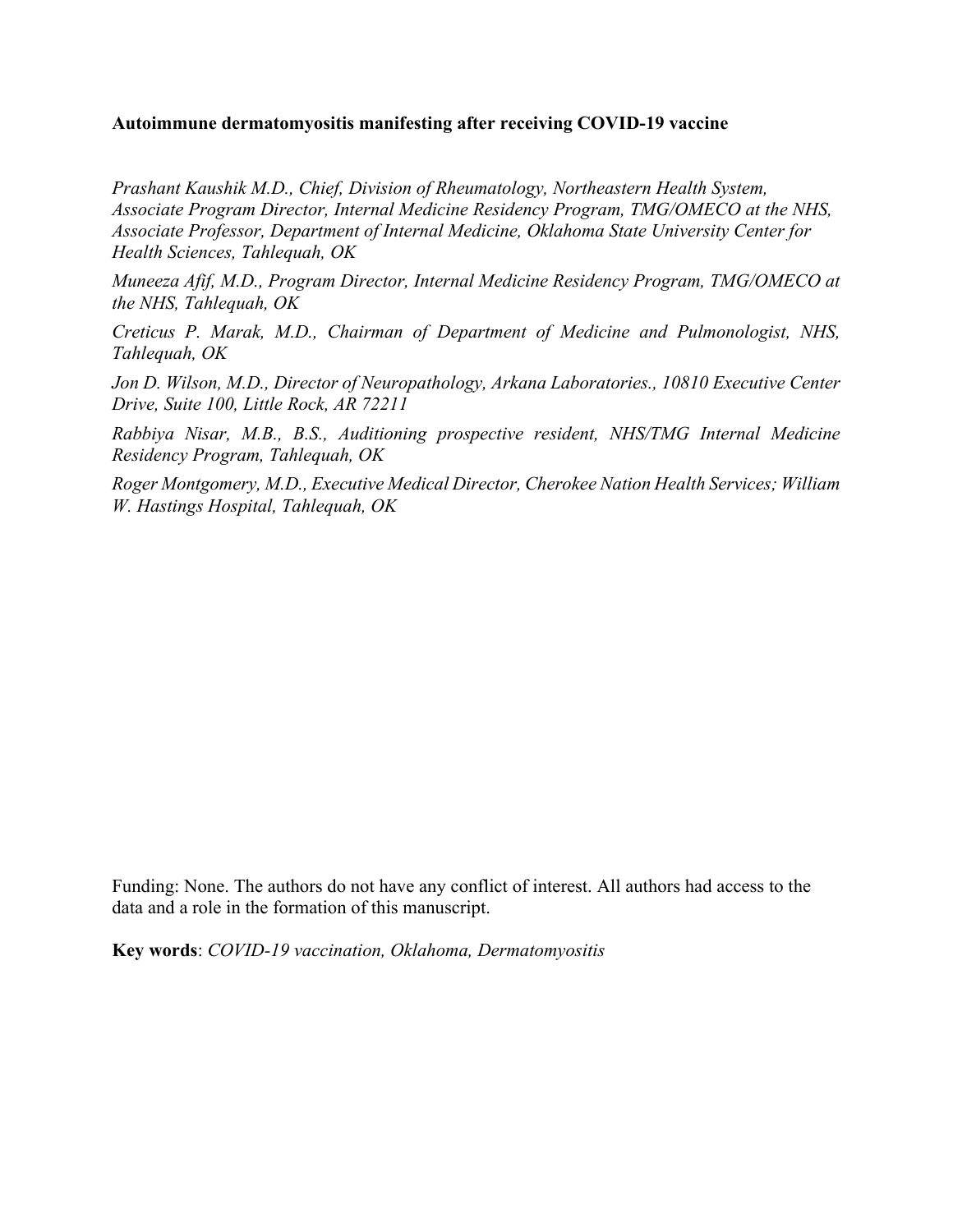## **Introduction**

Ours is a small rural Internal Medicine residency program at the Northeastern Health System, a unique health care facility in Tahlequah, Oklahoma, capital of the Cherokee Nation where the first Division of Rheumatology was started in January 2021. Worthy of noting is that COVID-19 vaccine has been approved by the FDA for the potentially serious COVID-19 spectrum.

**Case**: A 69-year old lady presented with worsening weakness of the proximal musculature of the pectoral and pelvic girdles along with a facial heliotrope rash. The symptoms started about one month after finishing Pfizer COVID-19 mRNA BNT162b2 vaccine. There was no local cellulitis at the injection-site or the arm. The muscle weakness worsened significantly along with the development of a macular, violaceous erythema overlying the right elbow, knuckles (Gottron's sign), and upper chest (V sign). The patient was previously very active physically, but was now requiring extensive help with getting up and ambulation. Of note, the patient was free of any family history of any systemic inflammatory immune-mediated rheumatologic diseases (SIIRD).

Initially, the laboratory work-up revealed a normal white blood cell count, hemoglobin and platelet count and a normal serum creatinine, as well as C-reactive protein levels. However, there was a marked elevated serum creatine kinase (CK) level of 1340 (upper limit of normal 135 U/L). Serum lactate dehydrogenase and aldolase levels were normal. Anti-nuclear antibodies were positive in 1:160 titer, speckled pattern. Speciation was negative for SS-A, SS-B, RNP, Smith, Smith/RNP, chromatin, Scl 70, Jo-1, centromere and double stranded DNA antibodies. Complement C3 and C4 levels were normal. Myeloperoxidase and proteinase 3, c-ANCA, and p-ANCA antibodies were all negative. Hepatitis B surface antigen, surface antibody and core antibody were all negative. Hepatitis C antibody was nonreactive in the patient.

Given the association of dermatomyositis with an underlying occult visceral malignancy, a very dedicated work-up including malignant biomarkers carcinoembryonic antigen, CA 19–9, and CA-125, a computerized tomography of chest, abdomen and pelvis, a serum and urine protein electrophoresis and a whole-body positron emission tomogram was normal/negative/unrevealing.

Electromyography and nerve conduction studies done on the right upper and lower extremities (intentionally sparing the left side for a possible muscle biopsy) were consistent with inflammatory myopathy. A left deltoid muscle biopsy was consistent with dermatomyositis (Fig. 1).

Immunofluorescence staining showed abundant CD20 cells in the inflamed areas (Fig. 2).

Figure 1. Patchy areas within the muscle biopsy showed the presence of an active myopathic process with pale staining necrotic muscle fibers and occasional basophilic regenerating muscle fibers (hematoxylin and eosin stained frozen section; 200x original magnification). In other areas of the biopsy patchy perifascicular atrophy was present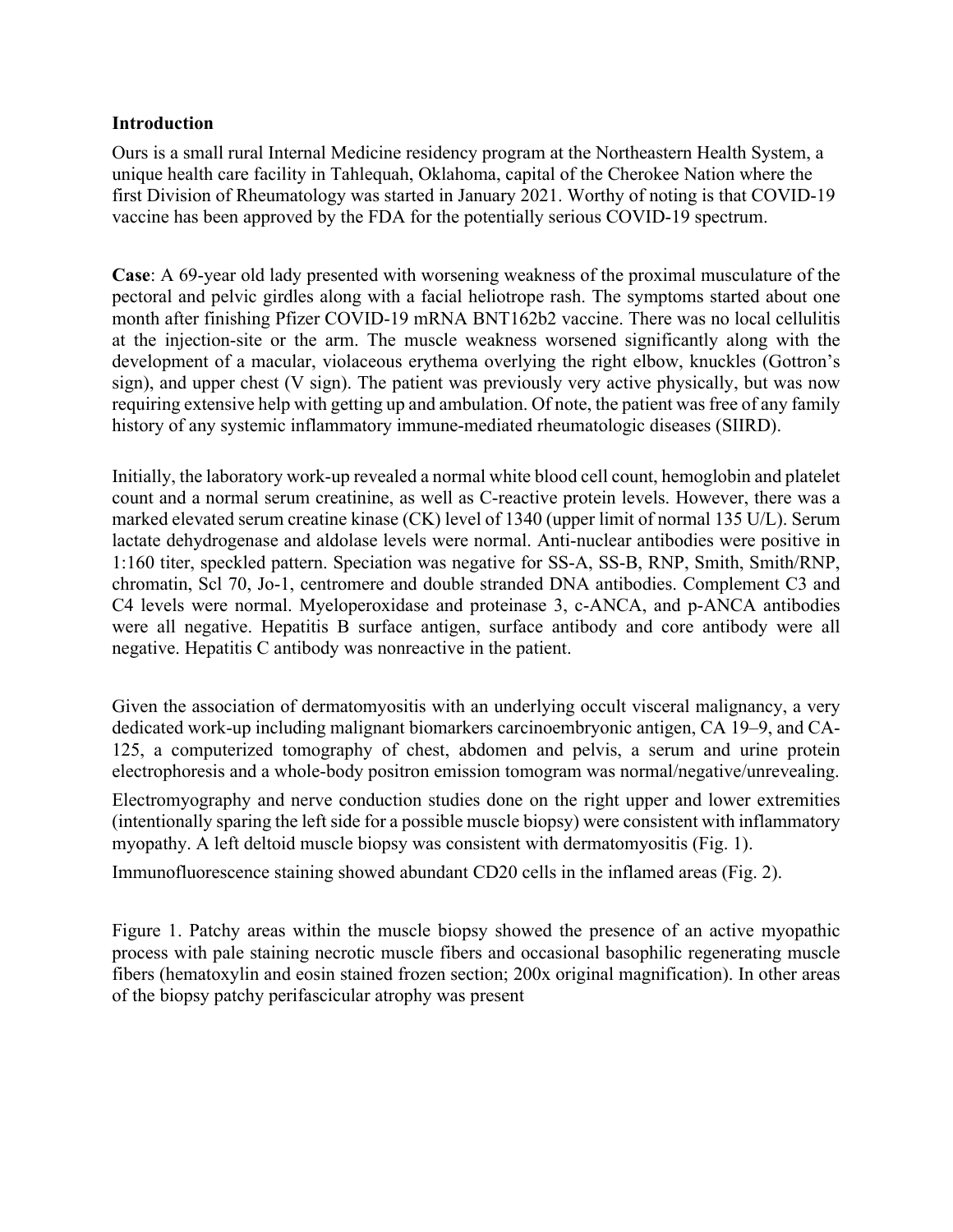

Figure 2. The chronic inflammatory infiltrate showed patchy mature appearing CD20-positive Bcells. The frequent CD3-positive T-cells were comprised of CD4 greater than CD8 positive lymphocytes [not shown].

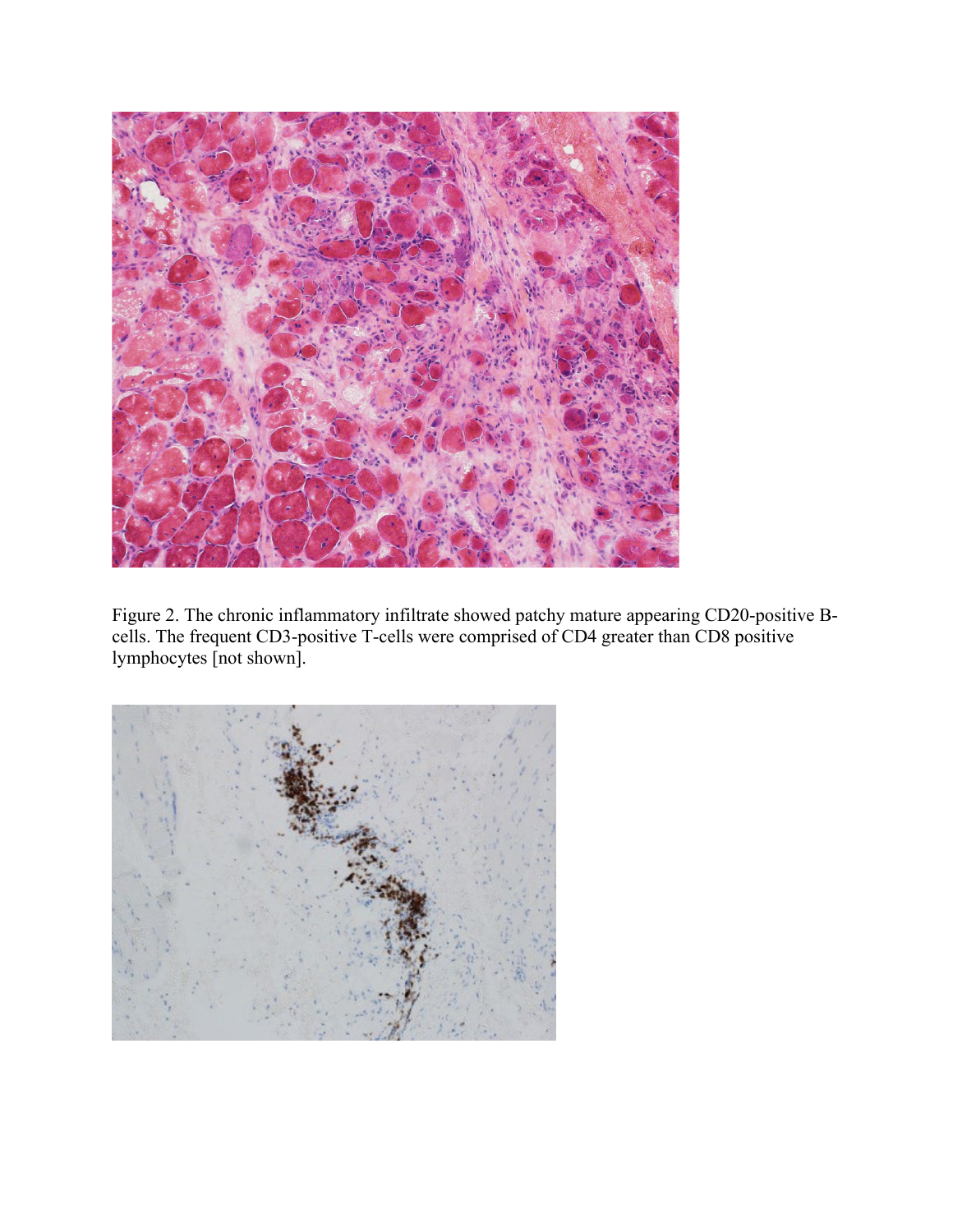The patient continued to develop worsening proximal muscle weakness despite the use of highdose oral corticosteroids i.e. prednisone 1 mg/kg body weight and oral methotrexate 15 mg once a week along with folic acid supplementation. Surveillance liver chemistry showed a greater than three-fold elevation in the serum transaminases that persisted despite lowering the dose of methotrexate, necessitating its discontinuation. Physical therapy for muscle reconditioning was continued.

In view of the worsening clinical symptomatology, an inadequate response to corticosteroids, transaminemia with methotrexate, and the abundance of CD20 cells on muscle biopsy, a shared informed decision was made to initiate rituximab infusions, with a good response clinically.

**Discussion**: The mRNA COVID-19 vaccine is a lipid nanoparticle-encapsulated, nucleoside modified mRNA vaccine that encodes the pre-fusion spike glycoprotein of the SARS-Cov-2 virus/ COVID-19. Immediate as well as delayed reactions at or extending from the injection site have been noticed. Revelation of systemic autoimmunity following COVID-19 vaccination is just becoming visible including the induction of systemic lupus erythematosus, rheumatoid arthritis, ANCA associated vasculitis and even myocarditis from all over the world.<sup>1,2,3</sup>

**Conclusion**: This patient had no history of a known SIIRD or allergies to medications or adverse reactions to vaccinations previously. Use of the Naranjo probability scale indicated a possible relationship between the clinical manifestations of dermatomyositis and COVID -19 vaccination in this patient.<sup>4</sup> It is, to the best of our knowledge, the first observation of dermatomyositis with COVID-19 Pfizer mRNA vaccine from Oklahoma. This case suggests that in certain individuals, COVID-19 vaccination could trigger SIIRD including dermatomyositis. Larger studies are needed to elucidate this plausible association. In the meantime, mindfulness about this observation is recommended as worldwide COVID-19 vaccine efforts continue to help increase herd immunity.